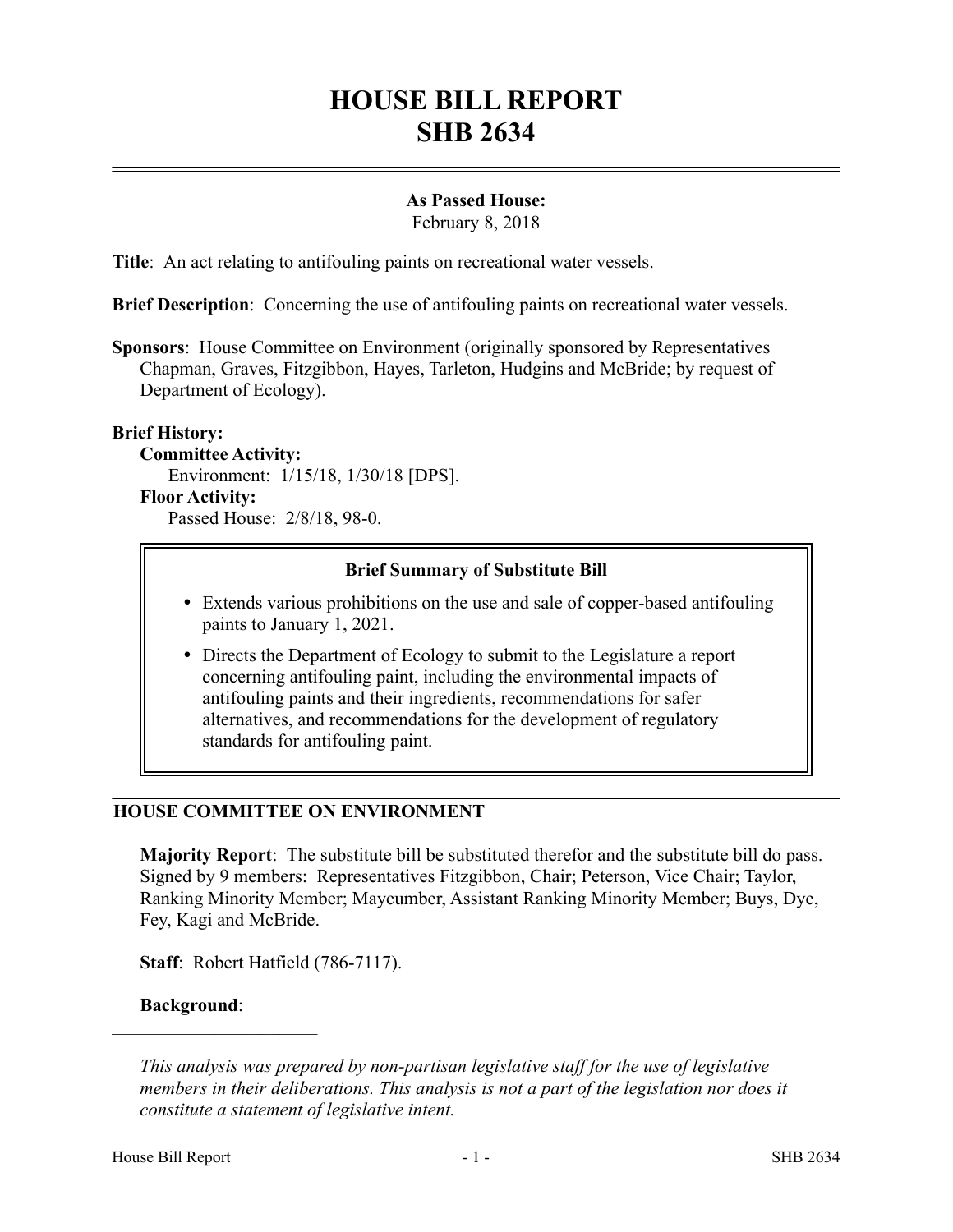# Antifouling Paints.

Metal-based antifouling paints are designed to control the growth of organisms such as algae and barnacles on boats. This growth, known as fouling, creates friction that can decrease a boat's speed and fuel efficiency. Most antifouling hull paints contain a copper biocide. Copper-based antifouling paints are designed to leach copper slowly into the water immediately surrounding a boat's hull.

Paint stripping and painting activities are potential sources of pollution from boatyards. Under the Clean Water Act, National Pollutant Discharge Elimination System permits that are issued to boatyards by the Department of Ecology (Ecology) contain effluent limitations that restrict the volume and concentration of heavy metals and other pollutants, including copper, that are discharged.

# Recreational Water Vessels - Antifouling Paints Law.

In 2011, Washington enacted legislation for the purpose of phasing out copper-based antifouling paint. Among other things, the 2011 legislation set timelines for the phase-out of copper-based antifouling paint on recreational water vessels, established civil penalties, and directed Ecology to provide a report to the Legislature concerning antifouling paint.

Recreational water vessels are defined as a vessel that is less than 65 feet in length and is used primarily for pleasure or leased, rented, or chartered to a person for the pleasure of that person. It does not include a vessel that is subject to United States Coast Guard inspection and is engaged in commercial use or carries paying passengers.

#### Antifouling Paints Law - Timelines.

The 2011 legislation established the following timelines:

- Beginning January 1, 2018, new recreational water vessels with copper-based antifouling paint may not be sold in the state.
- Beginning January 1, 2020, the sale of antifouling paint containing more than 0.5 percent copper intended for use on recreational water vessels is prohibited.
- Beginning January 1, 2020, antifouling paint containing more than 0.5 percent copper may not be applied to a recreational water vessel.

# Antifouling Paints Law - Antifouling Paint Report.

The 2011 legislation required Ecology to study how antifouling paints affect marine organisms and water quality. In addition, Ecology was required to survey the manufacturers of antifouling paints to determine the types of antifouling paints available in the state. Ecology was required to submit its report to the Legislature by December 31, 2017.

# Results of Antifouling Paint Report.

Ecology issued its report on antifouling paints in December 2017. Among other findings, the report found that banning copper in antifouling paints may lead to the increase use of other, more toxic biocides. Ecology has recommended that the ban on copper paints be delayed until Ecology can review additional data on the impacts of alternative biocides in antifouling paint.

# **Summary of Substitute Bill**: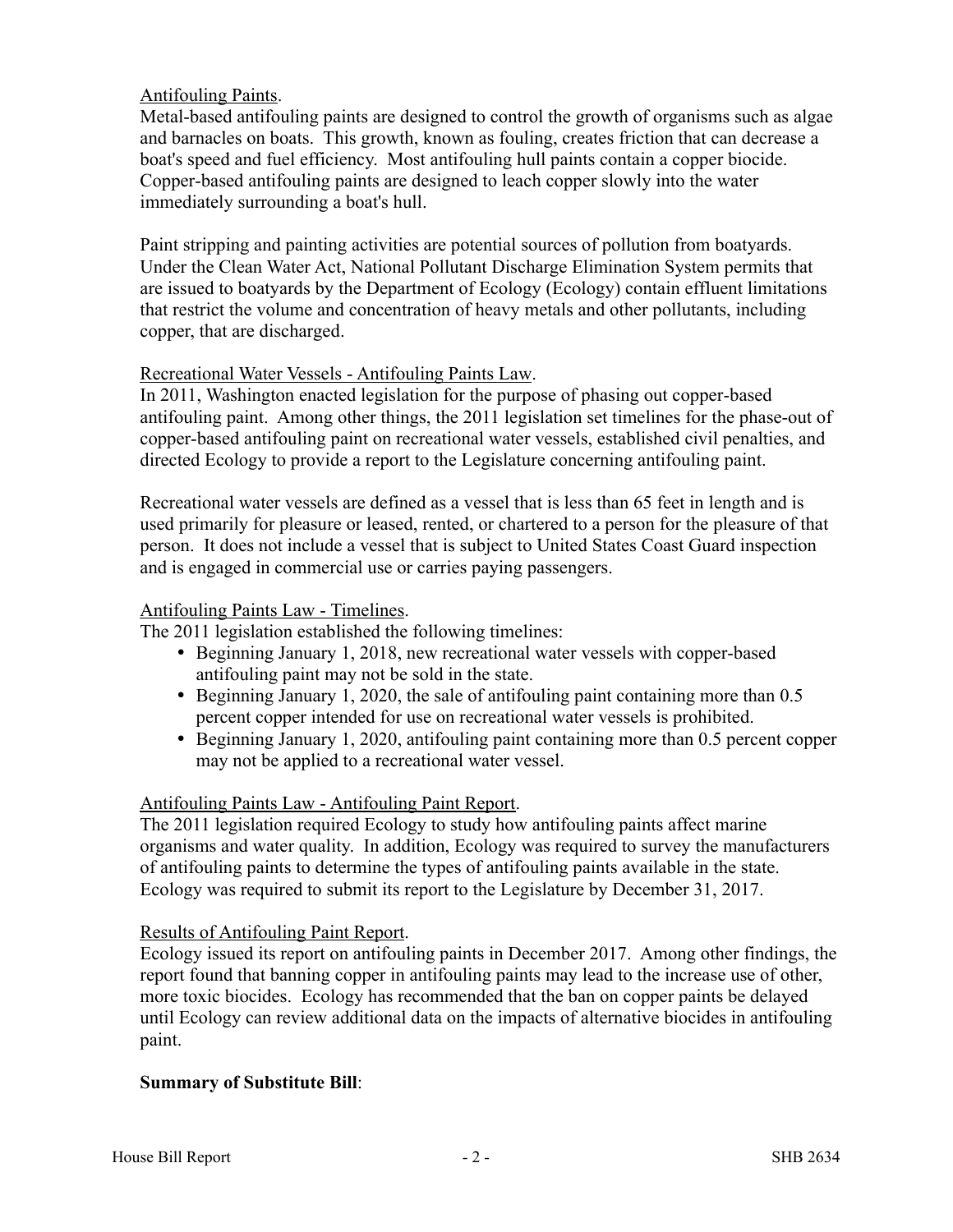The effective dates of the following prohibitions are all extended to January 1, 2021:

- prohibition on sale of new recreational water vessels with copper-based antifouling paint;
- prohibition on sale of antifouling paint containing more than 0.5 percent copper intended for use on a recreational water vessel; and
- prohibition on the application of antifouling paint containing more than 0.5 percent copper to a recreational water vessel.

Wood boats, which are defined as a recreational water vessel with an external hull constructed entirely of wood planks or sheets, are exempt from the prohibition on the sale of new recreational boats with copper-based antifouling paint, and from the prohibition on the application of copper-based antifouling paint to a recreational water vessel.

Ecology is directed to submit a report to the Legislature by September 30, 2019 that considers the environmental impacts of antifouling paints and their ingredients. The report must include recommendations on safer alternatives, and recommendations as to whether changes to the existing regulation of antifouling paints are needed. The report may also include information about the advantages and disadvantages of using leaching rates as a regulatory standard. Ecology may include recommendations regarding the adoption of a leach rate standard but is not required to do so.

In preparing the report, Ecology is directed to review available scientific studies. Additionally, Ecology is required to conduct performance testing, modeling, alternatives assessments, and other scientific studies as appropriate. These studies must address, among other things, the development of possible regulatory standards, such as a leaching rate standard. Ecology is also directed to consider applicable data concerning the sources of copper in Washington's marinas, including any available information related to upland sources of copper.

**Appropriation**: None.

**Fiscal Note**: Available.

**Effective Date**: The bill contains an emergency clause and takes effect immediately.

# **Staff Summary of Public Testimony**:

(In support) It does not make sense to ban a hazardous chemical only to find out later that its substitutes are worse. Preparation of the 2017 Ecology report revealed studies that gave rise to concerns about the alternatives to copper. It is important to look at alternative chemicals, to examine how they would impact Washington's waters, and to then make an informed decision going forward. Wooden boats are susceptible to ship worms, and copper-based paints are the only option on the market for ship worms. There about 3,500 wooden boats in Washington, and only the ones in salt water need the copper-based paint. Antifouling paint is primarily needed in salt water. There are aesthetic reasons for using antifouling paint in freshwater, but there is an operational concern in salt water. The year 2018 turned out not to be the right year for a phase-out of copper-based paint. California has moved to a leach rate regulatory standard, and it makes sense to look at that option here. There is only one true